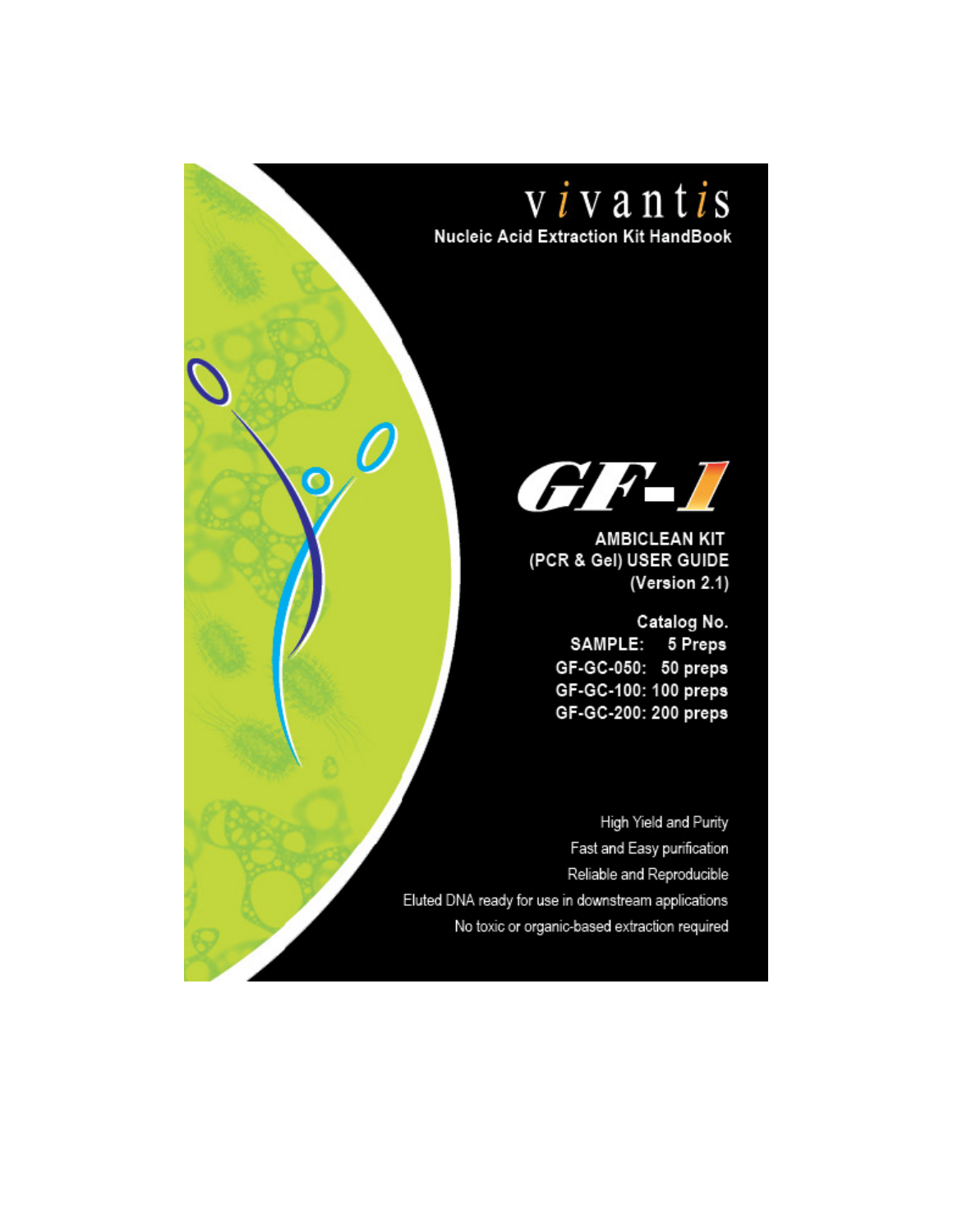#### **Introduction**

The **GF-1 Ambiclean Kit (PCR & Gel)** is a system designed for DNA recovery from agarose gel and rapid clean up of DNA bands ranging from100bp to 20kb. The **GF-1 Ambiclean Kit (PCR & Gel)**  contains special buffers to provide the correct salt concentration and pH for efficient recovery (80 - 90%) of DNA from both PCR product and agarose gel from both TAE or TBE buffer . This kit uses a specially treated glass filter membrane fixed into a column to efficiently bind DNA in the presence of high salt. It applies the principle of a mini-column spin technology and is well suited for the removal of excess dNTPs, short oligo fragments, mineral oil, enzymes from a PCR reaction product, proteins after restriction enzyme treatment and dephosporylation and residual dye and ethidium bromide. This kit also allows for concentration of DNA, changing of buffers and desalting. High recovery of pure DNA obtained is ready-to-use in many routine molecular biology applications such as restriction enzyme digestion, radioactive/fluorescence DNA sequencing, PCR, ligation and transformation, probe preparations and other manipulations.

| Product<br>Catalog No.                                                                                                                         | 5 Preps<br><b>SAMPLE</b>   | 50 Preps<br>GF-PC-050            | 100 Preps<br>$GF-PC-100$                       | 200 Preps<br><b>GF-PC-200</b>           |
|------------------------------------------------------------------------------------------------------------------------------------------------|----------------------------|----------------------------------|------------------------------------------------|-----------------------------------------|
| <b>Components</b><br>GF-1 columns<br>Collection tubes<br>DNA Binding Buffer (Buffer DB)<br>Wash Buffer (concentrate)*<br><b>Elution Buffer</b> | 5<br>5ml<br>2.4ml<br>1.5ml | 50<br>50<br>30ml<br>17ml<br>10ml | 100<br>100<br>60 <sub>ml</sub><br>34ml<br>20ml | 200<br>200<br>110ml<br>2 X 34ml<br>30ml |
| <b>Handbook</b>                                                                                                                                |                            |                                  |                                                |                                         |

#### **Kit components**

\* Please refer to **Reconstitution of Solutions** and **Storage and Stability** before using this kit.

The **GF-1 AmbiClean Kit** is available as 50, 100 and 200 purifications per kit.

The reagents and materials provided with the kit are for research purposes only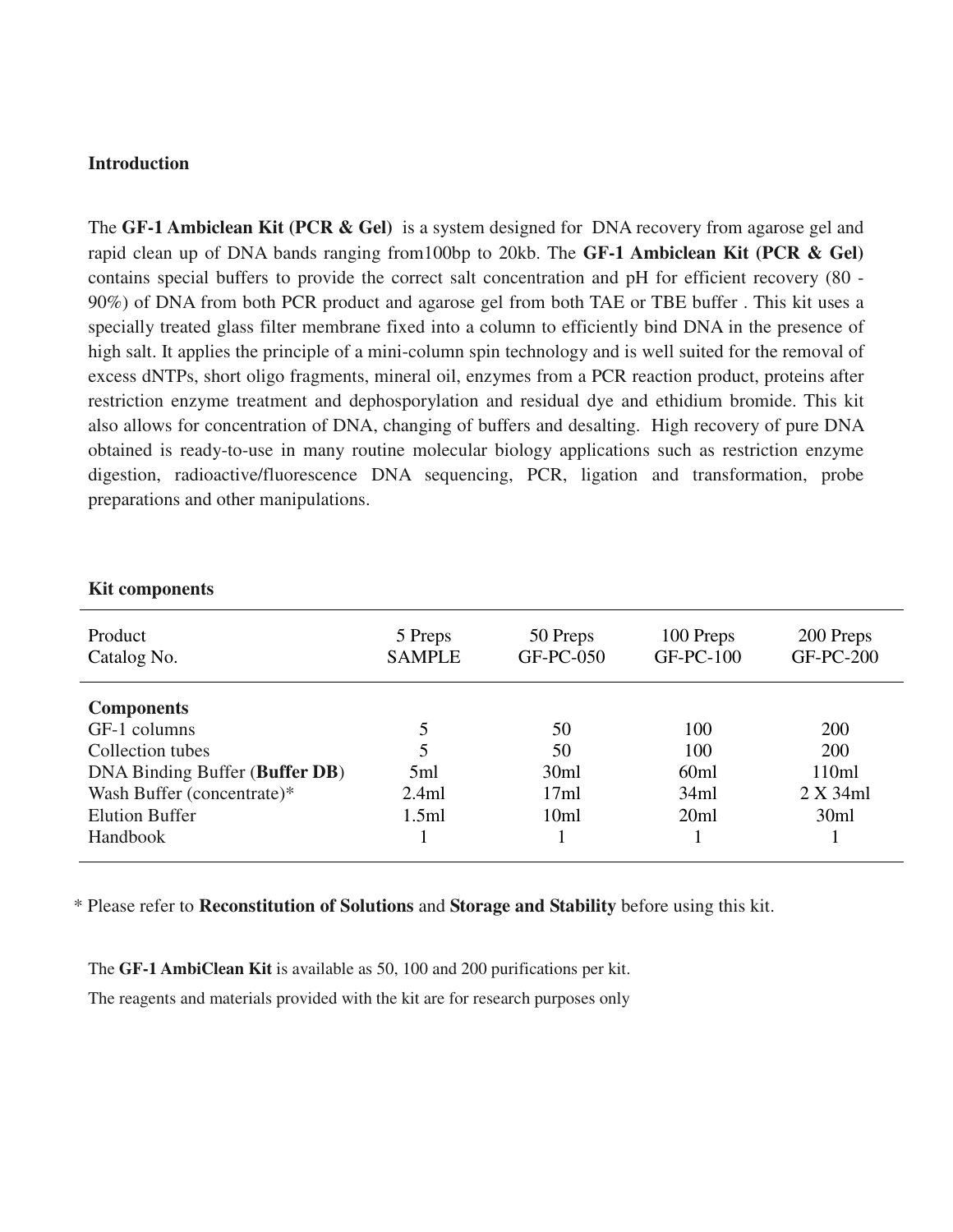### **Additional Materials to be Supplied by User**

Absolute Ethanol (>95%)

#### **Reconstitution of Solutions**

The bottle labeled **Wash Buffer** contains concentrated buffer which must be diluted with absolute ethanol (>95%) before use.

#### For **SAMPLE (5 preps)**,

Add **5.6ml** of absolute ethanol into the bottle labeled **Wash Buffer**.

### For **GF-GC-050 (50 preps)**,

Add **40ml** of absolute ethanol into the bottle labeled **Wash Buffer**.

#### For **GF-GC-100 (100 preps),**

Add **80ml** of absolute ethanol into the bottle labeled **Wash Buffer**.

#### For **GF-GC-200 (200 preps),**

Add **80ml** of absolute ethanol into the bottle labeled **Wash Buffer**. Add **80ml** of absolute ethanol into another bottle labeled **Wash Buffer** only prior to use. Store **Wash Buffer** at room temperature with bottle capped tight after use.

#### **Storage and Stability**

All solutions should be stored at 20°C - 30°C.

Kit components are guaranteed to be stable for 18 months from the date of manufacture.

**Buffer DB** may exhibit salt precipitation due to cold temperature. If this occurs, simply warm the bottle at 55°C - 65°C with occasional mixing until completely dissolved.

### **Chemical Hazard**

**Buffer DB** contains guanidine salts which can be harmful when in contact with skin or swallowed. Always wear gloves and practice standard safety precautions. Do NOT disinfect guanidine or extraction waste in solutions containing bleach or any other form of acid. To clean any items contaminated with the reagent, simply soak in detergent and water to remove all traces of guanidine before cleaning with bleach or acidic solutions.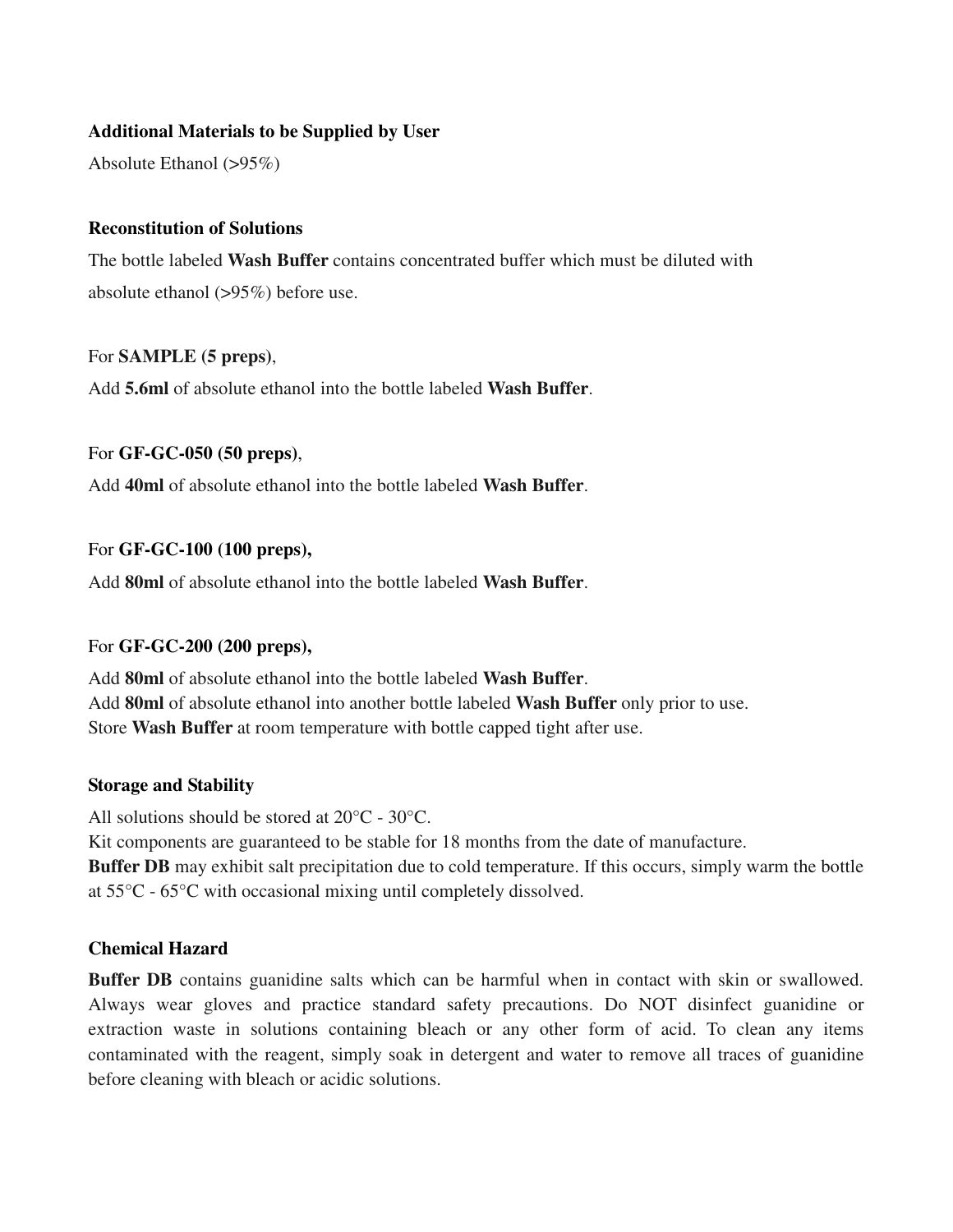## **Procedures**

## **Reminder**

- All steps are to be carried out at room temperature unless stated otherwise.
- Wash Buffer (concentrate) has to be diluted with absolute ethanol before use. Please refer to **Reconstitution of Solutions.**
- If precipitation forms in **Buffer DB**, incubate at 55°C 65°C with occasional mixing until precipitate is completely dissolved.
- The amount of **Buffer DB** provided is sufficient for each purification of 500 $\mu$ l PCR product or 0.5g of agarose gel. In the case of inadequate amounts of **Buffer DB,** please make a separate purchase for additional buffer as required.

## **I. Sample Preparation**

## **A. DNA Recovery from Agarose Gel**

### **1. Gel Electrophoresis**

Run DNA sample on agarose gel electrophoresis to separate DNA fragments. Perform ethidium bromide staining for DNA visualization. Cut agarose gel band containing the desired DNA and place it into a pre-weighed microcentrifuge tube.

*Ensure that the electrophoresis run is sufficient before performing excision of DNA fragment. Avoid more than 30 sec exposure of UV light onto the DNA.* 

## **2. Solubilization of agarose**

Determine the nett weight of gel slice and add 1 volume of **Buffer DB** to 1 volume of gel (*A gel slice of mass 0.1g will have a volume of 100µl)*. Centrifuge the tube briefly to make sure the gel slice stays at the bottom of the tube. Incubate at 50°C until gel has melted completely. Mix occasionally to ensure complete solubilization.

For DNA fragment >4kb or <400bp, add 1 gel volume of absolute ethanol to the solubilized sample. Mix thoroughly.

### **3.** Proceed to **II. DNA Purification**

### **B. PCR Clean-Up**

### **1. Gel Electrophoresis**

Run DNA sample on agarose gel electrophoresis to confirm DNA band if necessary.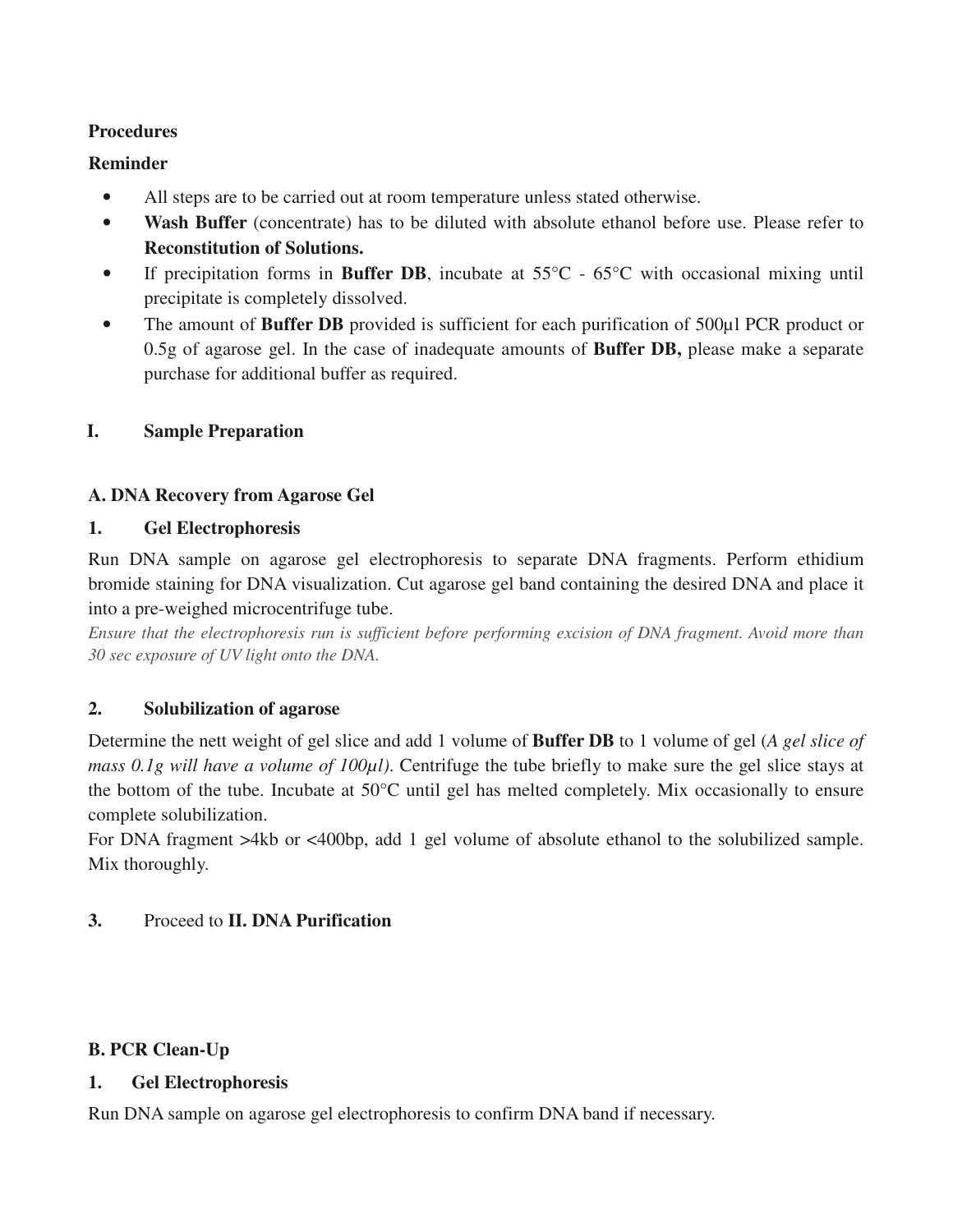## **2. Homogenization**

Determine the volume of sample and adjust to 100µl with sterile distilled water. For DNA samples exceeding 100µl, use directly. Add 1 volumes of **Buffer DB** to the DNA sample and mix thoroughly by vortexing or inverting tube several times.

For DNA fragment >4kb or <400bp, add 1 gel volume of absolute ethanol to the solubilized sample.Mix thoroughly.

*Add 100*µ*l of absolute ethanol to the sample if the initial volume of PCR product is 100*µ*l*.

## **3.** Proceed to **II. DNA Purification**

## **II. DNA Purification**

## **1. Loading to column**

Transfer the sample into a column assembled in a clean collection tube (provided).Centrifuge at 10,000 x *g* for 1 min. Discard flow through.

Repeat for any remaining sample from step 2.

## **2. Column washing**

Wash the column with 650 $\mu$ l Wash Buffer and centrifuge at 10,000 x g for 1 min. Discard flow through.

*Ensure that ethanol has been added into the Wash Buffer before use (refer to Reconstitution of Solutions).* 

## **3. Column drying**

## Centrifuge the column at 10,000 x *g* for 1 min to remove residual ethanol.

*This step has to be carried out to remove all traces of ethanol as residual ethanol can affect the quality of DNA and may subsequently inhibit enzymatic reactions.* 

## **4. DNA Elution**

Place the column into a clean microcentrifuge tube. Add 30 - 200µl of **Elution Buffer**, TE buffer or sterile water directly onto column membrane and stand for 2 min. For DNA fragments larger than 8kb, use preheated **Elution Buffer** at 65°C - 70°C for better elution efficiency. Spin at 10,000 x *g* for 1 min to elute DNA. Store DNA at 4°C or -20°C.

*For higher concentration, elute DNA in smaller volume, i.e.: 30µl. However, the yield will be slightly reduced. Ensure that the Elution Buffer is dispensed directly onto the center of the membrane for complete elution. TE Buffer can also elute DNA although EDTA may inhibit subsequent enzymatic reactions. If water is used for eluting DNA, maximum elution efficiency is achieved between pH7.0 and 8.5. Store DNA at -20°C as DNA may degrade in the absence of a buffering agent.*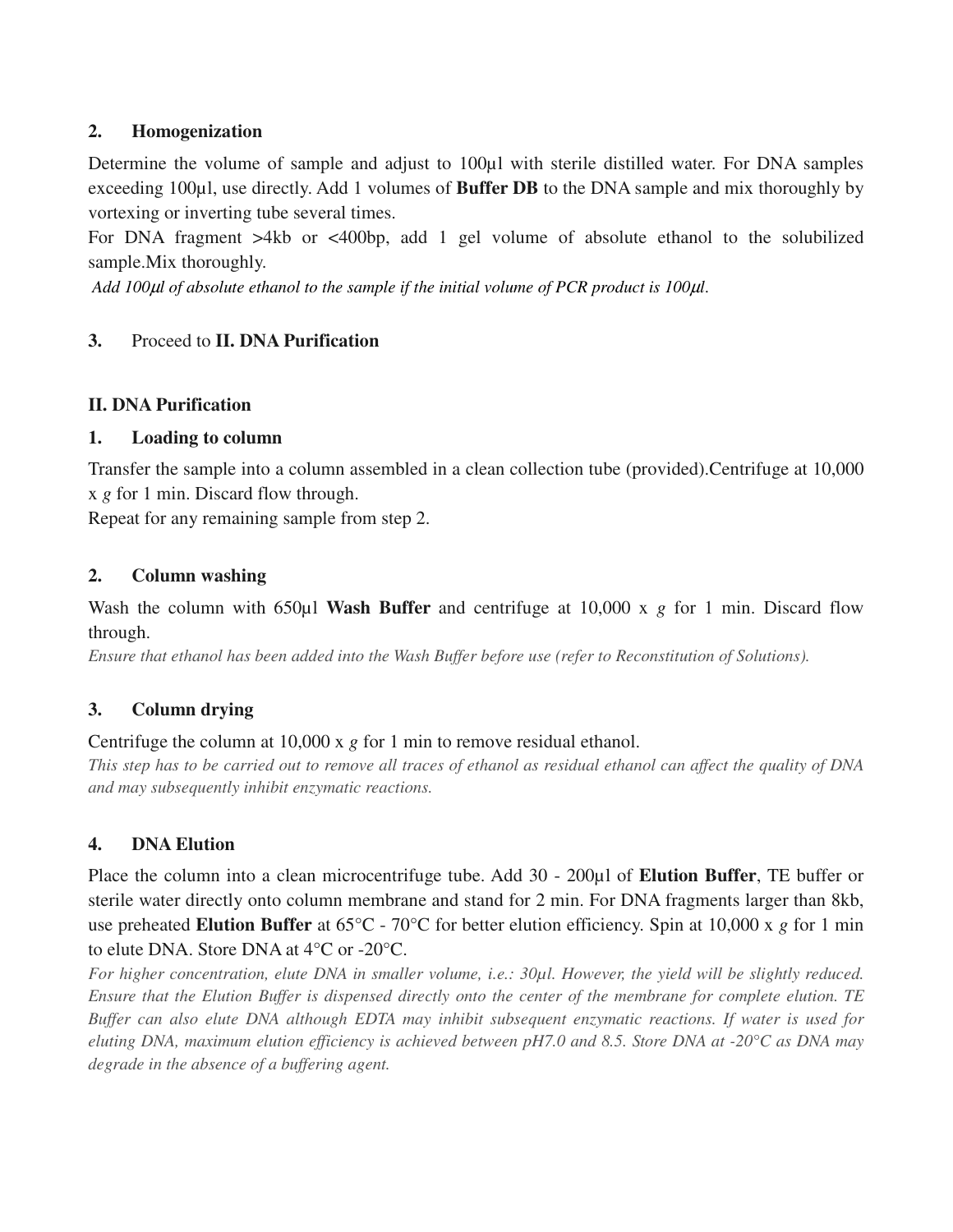# **Troubleshooting**

Please note that by not adhering to the recommended protocols, unsatisfactory results related to yield and quality of DNA may occur. If problems arise, please refer to the following:

| Problem                        | <b>Possibility</b>                                                                             | <b>Suggestions</b>                                                                                                                                                                                 |
|--------------------------------|------------------------------------------------------------------------------------------------|----------------------------------------------------------------------------------------------------------------------------------------------------------------------------------------------------|
| Gel slice does not<br>dissolve | High percentage gel used                                                                       | Extend incubation time with<br>mixing until the gel has<br>completely dissolved.                                                                                                                   |
|                                | Gel slice is too big                                                                           | Minimize gel size by removing<br>extra gel and slice the gel into<br>smaller pieces to enhance<br>solubilization.                                                                                  |
| Low recovery of DNA            | Incomplete DNA elution                                                                         | Allow full contact of <b>Elution</b><br><b>Buffer</b> with membrane by<br>dispensing directly onto the<br>center of the membrane. Do not<br>elute with less than 30µl of<br><b>Elution Buffer.</b> |
|                                | Inappropriate elution buffer                                                                   | <b>Ensure that the Elution Buffer</b><br>used is a low salt buffer or<br>water with a pH range of $7.0$ -<br>8.5.                                                                                  |
|                                | TAE or TBE buffer<br>repeatedly used or pH<br>incorrect                                        | pH of repeatedly used TAE or<br>TBE buffer normally increases.<br>Preferably, use fresh TAE or<br>TBE buffer for each gel<br>electrophoresis run.                                                  |
|                                | DNA diffused or released<br>into buffer during<br>electrophoresis, staining<br>and destaining. | Minimize DNA migration<br>distance during electrophoresis.<br>Do not overlay gel with too<br>much buffer during loading of<br>sample. Minimize staining and<br>destaining time.                    |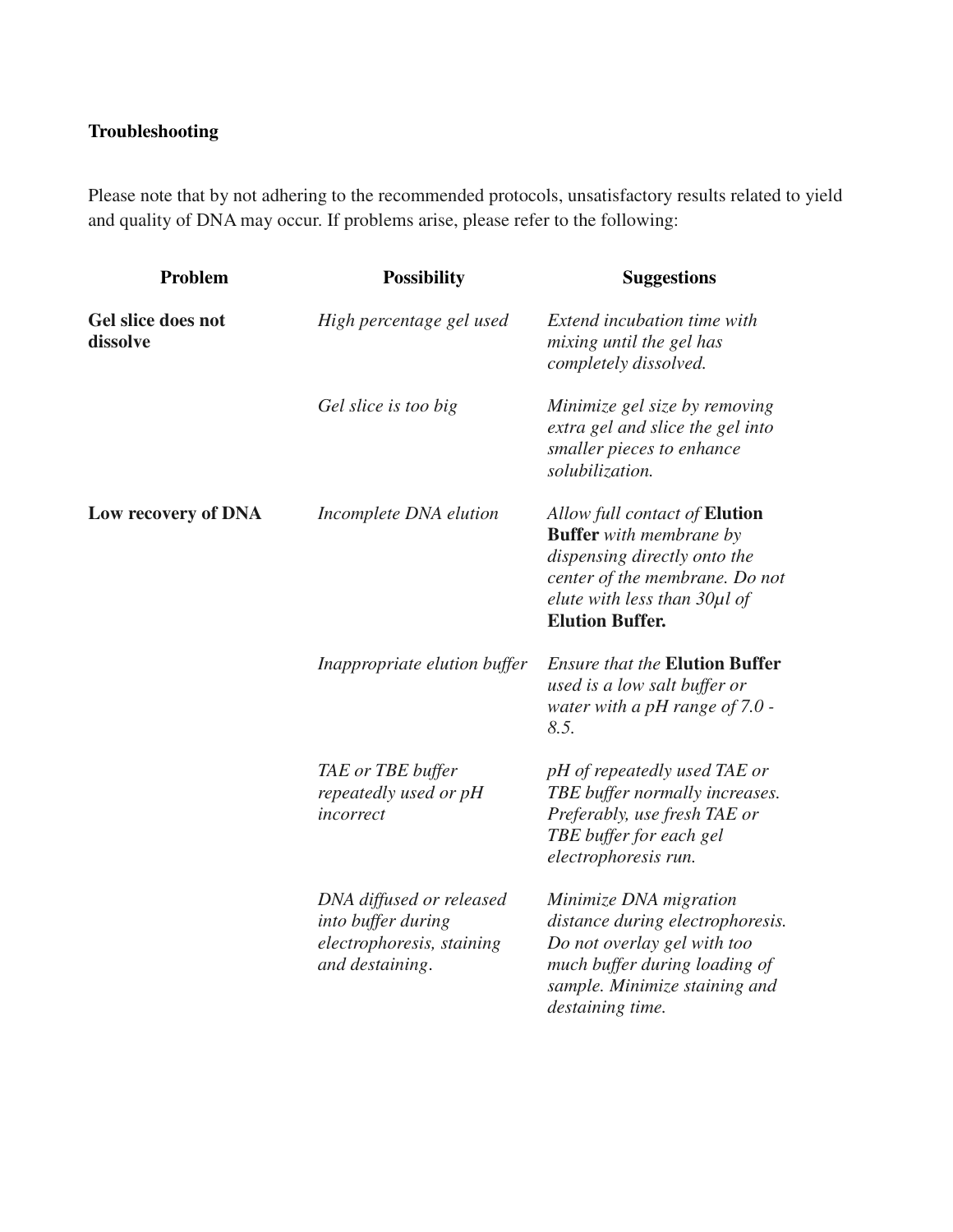| Problem                                                            | <b>Possibility</b>                                                                                   | <b>Suggestions</b>                                                                                                |
|--------------------------------------------------------------------|------------------------------------------------------------------------------------------------------|-------------------------------------------------------------------------------------------------------------------|
| Low recovery of DNA<br>smaller than 400bp                          | Elevated temperatures may<br>cause denaturation of DNA<br>into ssDNA                                 | Solubilize agarose at $40^{\circ}$ C<br>instead of $50^{\circ}$ C for an extended<br>period with repeated mixing. |
|                                                                    | Binding efficiency reduced<br>due to small DNA size                                                  | Add 1 gel volume of absolute<br>ethanol to sample prior to<br>loading onto column.                                |
| Low recovery of<br><b>DNA</b> larger than 8kb                      | Low elution efficiency                                                                               | <b>Pre-heat Elution Buffer to</b><br>$65^{\circ}$ C -70 $^{\circ}$ C before eluting DNA.                          |
|                                                                    | Binding efficiency reduced<br>due to large DNA size                                                  | Add 1 gel volume of absolute<br>ethanol to sample prior to<br>loading onto column.                                |
| <b>No DNA eluted</b>                                               | Inappropriate elution buffer                                                                         | Refer to problem "Low recovery<br>of DNA".                                                                        |
| <b>Non-specific DNA</b><br>fragments appears in<br>eluted DNA      | <b>Migration</b> distance<br>insufficient<br>during electrophoresis                                  | Ensure that the electrophoresis<br>run is sufficient to separate<br>bands before performing cut.                  |
|                                                                    | Scalpel or razor blade used<br>to excise the gel is<br>contaminated with other                       | Use a new or clean scalpel or<br>razor blade to excise the gel.                                                   |
| Poor performance of<br>eluted DNA in<br>downstream<br>applications | <b>Eluted DNA</b> contains traces<br>of ethanol                                                      | Ensure that the Column drying<br>step is carried out prior to<br>elution.                                         |
|                                                                    | TE buffer is used to elute<br>DNA. EDTA in TE buffer<br>may inhibit subsequent<br>enzymatic reaction | <b>Use Elution Buffer or water</b><br>with a pH range of $7.0 - 8.5$ .                                            |